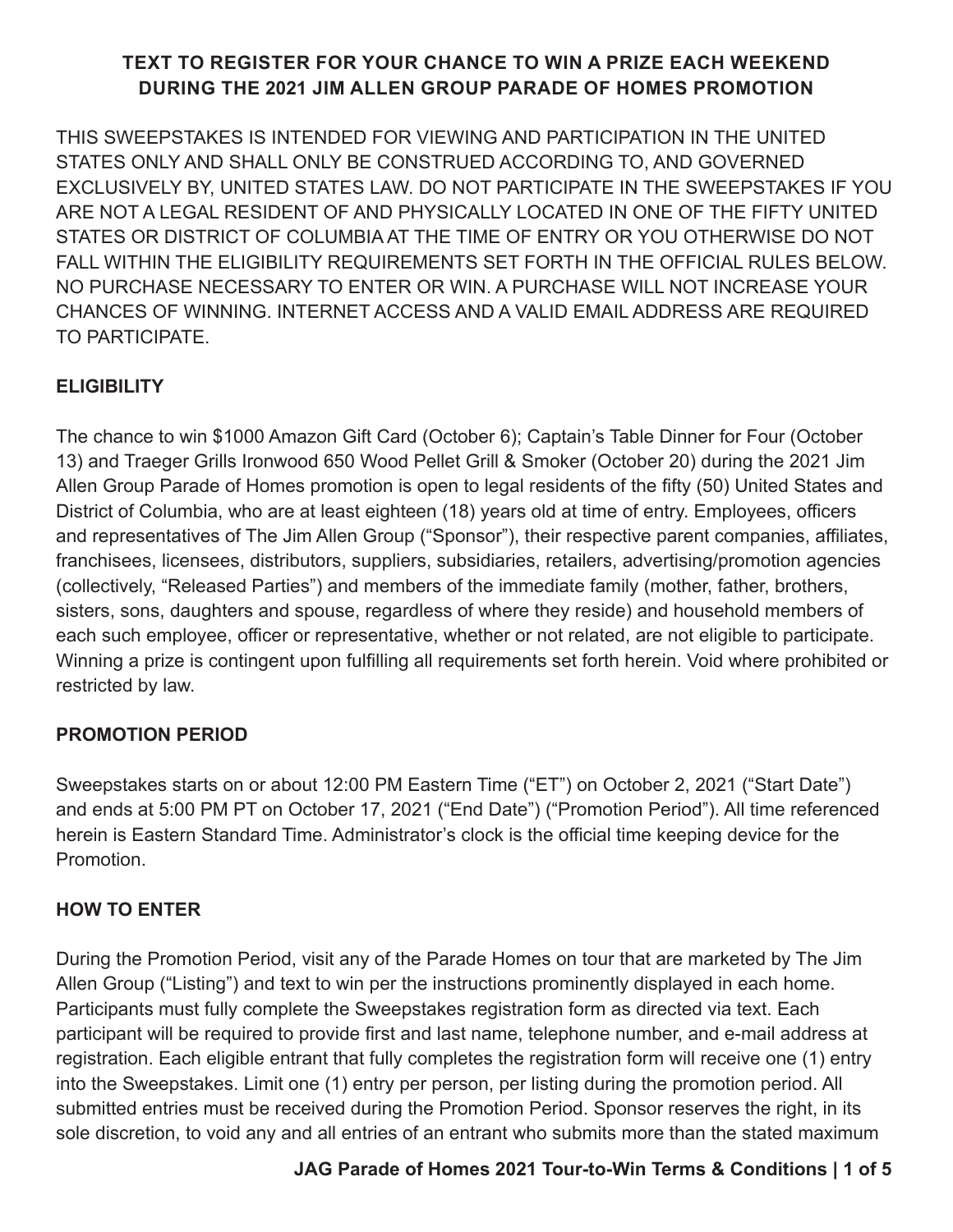limit of entries by using multiple/different e-mail addresses, identities, registrations and logins, any other methods, or who Sponsor believes has attempted to tamper with, influence or impair the administration, security, fairness, or proper play of this Sweepstakes. Sponsor may reject any submitted entry that it determines, in its sole and absolute discretion, fails to meet any of the eligibility requirements. Sponsor is not responsible for lost, late, incorrect, incomplete, invalid, unintelligible or misdirected registrations, which will be disqualified. Proof of sending or submission will not be deemed to be proof of receipt by Sponsor. Use of any sweepstakes club or automated system to submit entries is prohibited and will result in disqualification of all such entries as well as the entrant. By participating in this Sweepstakes, entrants agree to be bound by these Official Rules and the decisions of the Sponsor which are final and binding in all matters relating to the Sweepstakes. Any personally identifiable information collected during an entrant's participation in this Sweepstakes will be collected by Sponsor and used by Sponsor, Administrator, their respective affiliates, agents and marketers for purposes of the proper administration and fulfillment of the Sweepstakes as described in these Official Rules, and as otherwise provided in Sponsor's privacy policy at https://www. jagparade.com/privacy-policy/

## **DRAWING AND NOTIFICATION**

The potential winner(s) will be selected by Administrator, on or about the following dates, awarding one of the three prizes (at the discretion of the Administrator): October 6, October 13, October 20 in a random drawing from all eligible entries received. Potential winner will be notified by email and telephone at Administrator's sole discretion, approximately five (5) days after the drawing.

## **PRIZES/ODDS OF WINNING**

One of the prizes listed will be awarded to one winner each weekend: October 6: \$1000 Amazon Gift Card; October 13: Captain's Table Dinner for Four and October 20: Traeger Grills Ironwood 650 Wood Pellet Grill & Smoker. Each Prize is non-assignable, non-transferable, and non-refundable and must be accepted as awarded. No substitutions may be made, except by Sponsor who reserves the right, in its sole discretion, to substitute the prize with prize(s) of comparable or greater value. Prize will only be awarded to verified winner. Odds of winning depend on the number of eligible entries received.

## **PRIZE CONDITIONS**

Only one prize winner will be selected per week. The winner is solely responsible for all applicable federal, state, and local taxes associated with the receipt of any prize. Prize Winner may be required to sign an Affidavit of Eligibility and Liability/Publicity Release and return the Affidavit within fourteen (14) days (If a Prize winner is considered a minor in their state of residence, parent or legal guardian must sign and return release). If a prize or prize notification is returned as unclaimed or undeliverable to a potential winner, if potential winner cannot be reached within three (3) calendar days from the first notification attempt, if potential winner fails to return equisite documents within the specified time period, or if a potential winner is not in compliance with these Official Rules, then such person shall be disqualified and an alternate winner will be selected for the prize at issue. The potential winner is subject to verification before the prize will be awarded. Prize will be available to winner at sponsor's location. **JAG Parade of Homes 2021 Tour-to-Win Terms & Conditions | 2 of 5**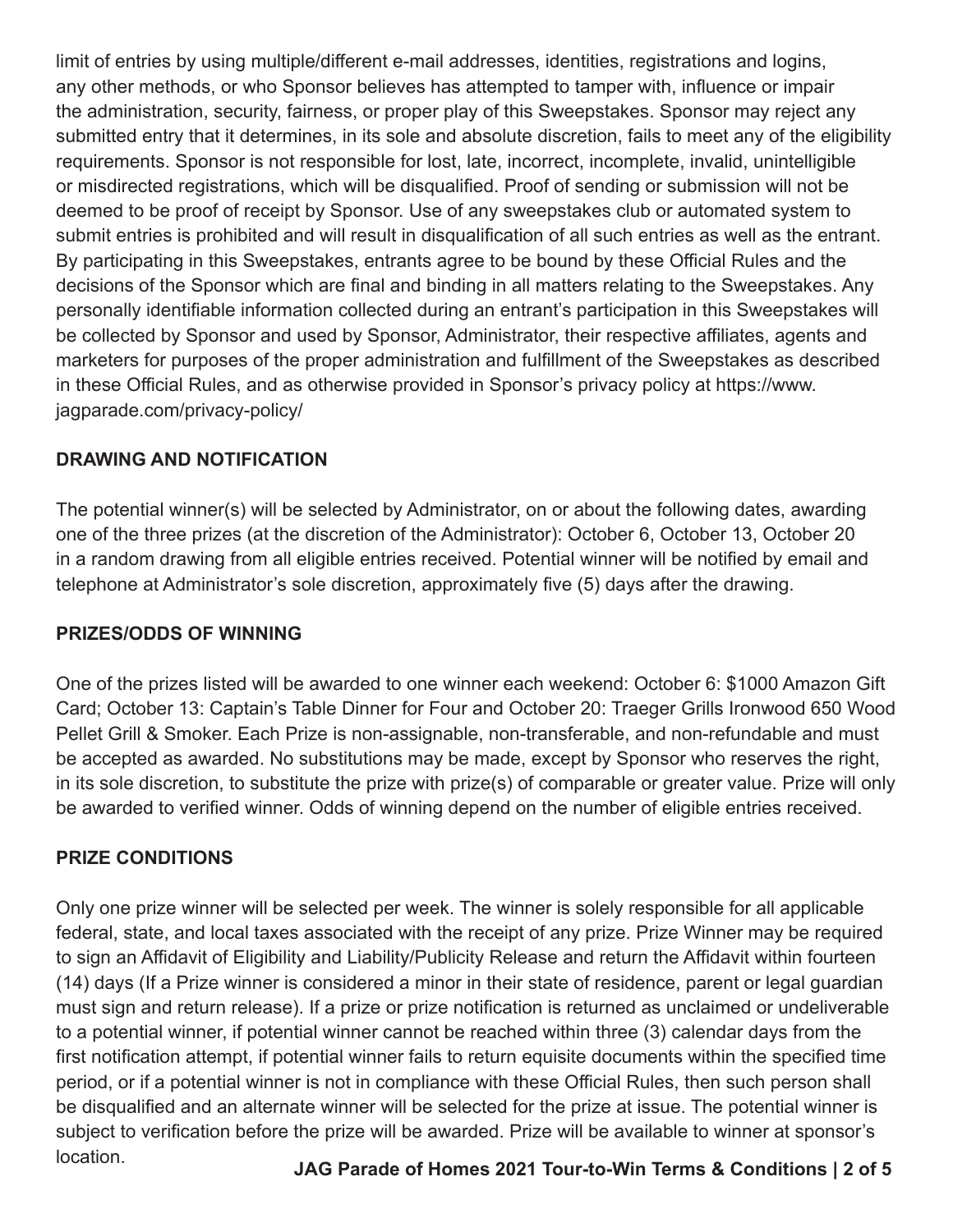### **OTHER TERMS & CONDITIONS**

By participating in the Sweepstakes, entrants agree to be bound by these Official Rules and agree that: 1) Released Parties and their designees and assigns shall have the right and permission to use (unless prohibited by law) the winner's name, photograph, likeness, statements, biographical information, voice and address (city and state), in all forms of media, in perpetuity, without further notice, permission or compensation, and 2) Released Parties and their designees and assigns and all of their respective officers, directors, employees, representatives and agents shall have no liability and entrant will indemnify, defend and hold Released Parties harmless from any liability, loss, injury, or damage to entrant themselves or any other person or entity, including personal injury, death or damage to personal or real property, to entrant or any other person or entity due in whole or in part, directly or indirectly, by reason of the acceptance, possession, use or misuse of the prize (including any prize activity or travel related thereto) or participation in this Sweepstakes. The prize is awarded "AS-IS." Entrants further acknowledge that said Released Parties have neither made nor are in any manner responsible or liable for any warranty, representation or guarantee express or implied, in fact or in law, relative to the prize, including, but not limited to, its quality or fitness for a particular purpose.

## **DISPUTES**

By entering the Sweepstakes, entrants agree that 1) any and all disputes, claims, and causes of action arising out of or connected with the Sweepstakes, or any prizes awarded, shall be resolved individually, without resort to any form of class action; 2) any and all claims, judgments and awards shall be limited to actual out-of-pocket costs incurred, including costs associated with entering the Sweepstakes but in no event attorneys' fees; and 3) under no circumstances will any entrant be permitted to obtain any award for, and entrant hereby waives all rights to claim, punitive, incidental or consequential damages and any and all rights to have damages multiplied or otherwise increased and any other damages, other than for actual out-of-pocket expenses, and any and all rights to have damages multiplied or otherwise increased. All issues and questions concerning the construction, validity, interpretation and enforceability of these Official Rules, or the rights and obligations of the entrants and Sponsor or the Released Parties in connection with the Sweepstakes, shall be governed by, and construed in accordance with United States law and the laws of the state of North Carolina, without regard to its conflict of laws provisions. Any legal proceedings arising out of this Sweepstakes or relating to these Official Rules shall be instituted only in the federal or state courts of Arizona having jurisdiction, and the parties consent to jurisdiction therein with respect to any legal proceedings or disputes of whatever nature arising under or relating to these Official Rules. The invalidity or unenforceability of any provision of these Official Rules shall not affect the validity or enforceability of any other provision. In the event that any provision is determined to be invalid or otherwise unenforceable or illegal, these Official Rules shall otherwise remain in effect and be construed in accordance with their terms as if the invalid or illegal provision were not contained herein. The value of the prize(s) set forth above represents Sponsor's good faith determinations of the ARV thereof and such determinations are final and binding and cannot be appealed. If the actual value of any prize turns out to be less than the stated ARV, the difference will not be awarded in cash.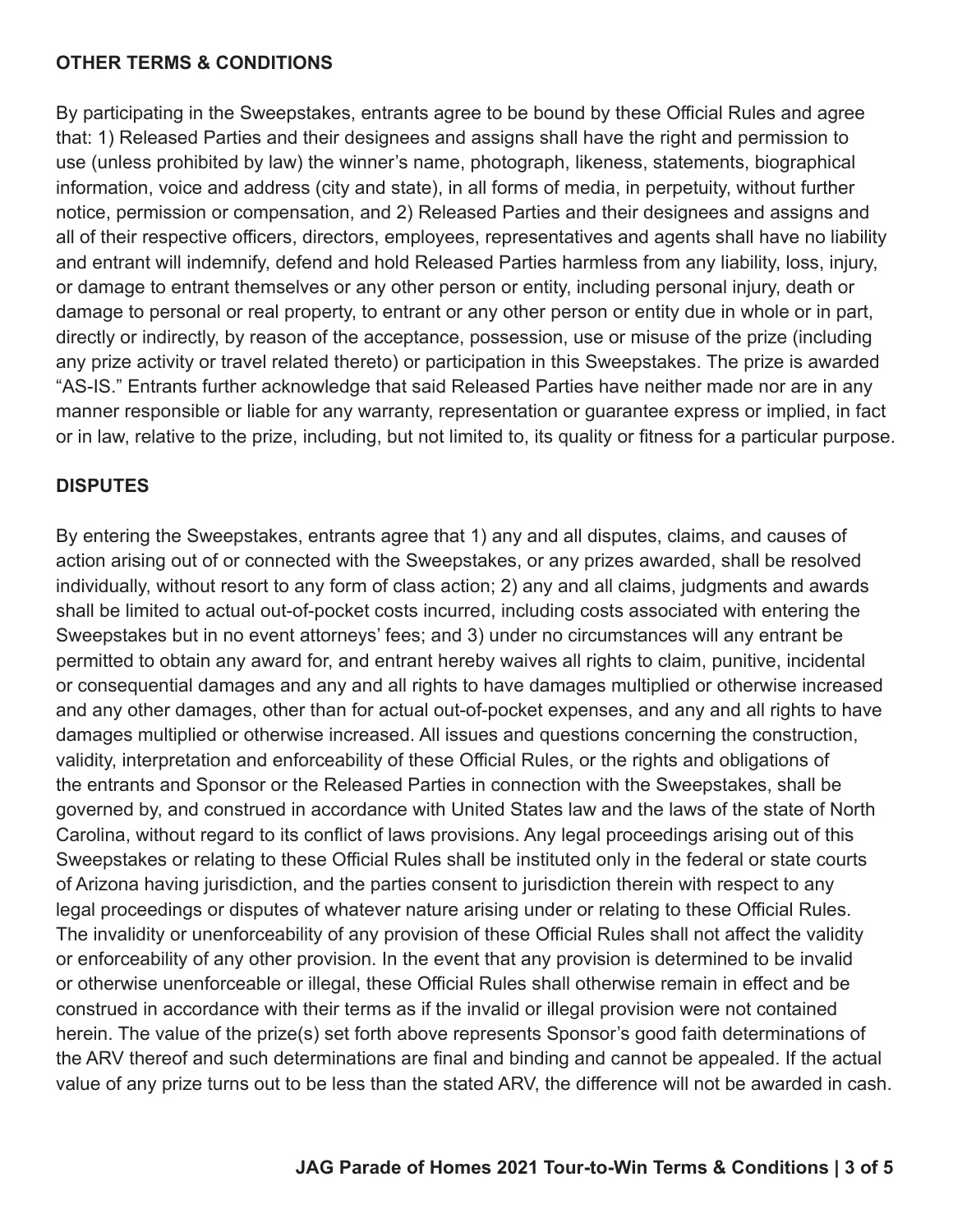### **WINNER DETAILS**

The winner's name will be listed on https://www.jagparade.com/tour-to-win/

### **SPONSOR**

The Jim Allen Group 5000 Falls of Neuse Road, Suite 100 Raleigh NC 27609

### **LIMITATIONS OF LIABILITY**

Sponsor reserves the right, in its sole discretion, to cancel, terminate, suspend and/or modify the Sweepstakes, or any part of it, at any time, without notice, and award prizes by random drawing from all non-suspect eligible entries received as of the termination/suspension date, if any infection, computer virus, bugs, tampering, unauthorized intervention, fraud, technical failures, or any other cause beyond Sponsor's control, affects the integrity or proper conduct of the Sweepstakes. Sponsor reserves the right, in its sole discretion, to disqualify any individual who tampers with the entry process (if applicable) or the operation of the Sweepstakes or to be acting in violation of these Official Rules or any other promotion or in a disruptive manner.

The Released Parties assume no responsibility for any error, omission, interruption, deletion, defect, delay in operation or transmission, communications line failure, theft or destruction or unauthorized access to, or alteration of, entries. The Released Parties are not responsible for: lost, late, incomplete, illegible, incorrect, delayed, garbled, undelivered, or misdirected entries; theft, destruction or unauthorized access to, or alteration of, entries; failures or malfunctions of phones, phone lines or telephone or data transmission systems; interrupted or unavailable network, server or other connections; any error, omission, interruption, defect or delay in any transmission or communication; traffic congestion on the Internet or any technical problem, including but not limited to any injury or damage to any person's computer related to or resulting from Sweepstakes participation; typographical, printing or other errors or omissions in these Official Rules, in any Sweepstakesrelated advertisements or other materials, or other problems or errors of any kind whether computer, network, mechanical, human, electronic, typographical, printing or otherwise relating to or in connection with the Sweepstakes, including, without limitation, errors or problems which may occur in connection with the administration of the Sweepstakes, in the processing of entries, in the selection or announcement of winners or in the awarding of prizes. Sponsor's failure to enforce any term of these Official Rules shall not constitute a waiver of that provision. The Released Parties are not responsible for any damage to an entrant's system which is occasioned by participating in this Sweepstakes or by downloading any information necessary to participate in the promotion. The Released Parties are also not responsible for incorrect or inaccurate entry information, whether caused by Internet users or by any of the equipment or programming associated with or utilized in the Sweepstakes or by any technical or human error, which may occur in the processing of the entries in the Sweepstakes.